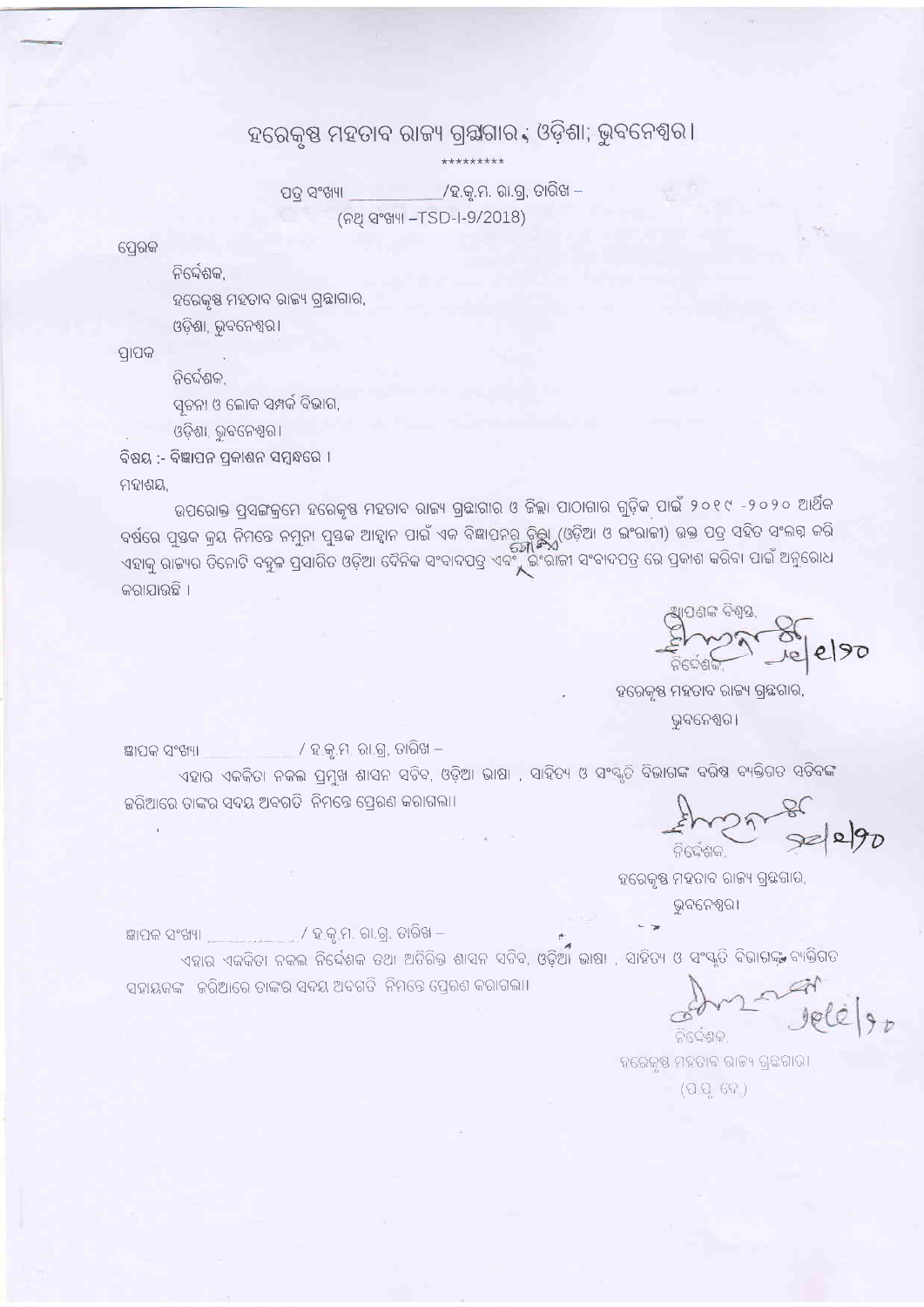$-9-$ ଜ୍ଞାପକ ସଂଖ୍ୟା  $37$ ଗ୍ରଛାଗାର ୱେବସାଇଟରେ ପ୍ରକାଶନ ପାଇଁ ପ୍ରେରଣ କରାଗଲା।

 $200720$ 

ହରେକୃଷ ମହତାବ ରାଜ୍ୟ ଗ୍ରଛରାର।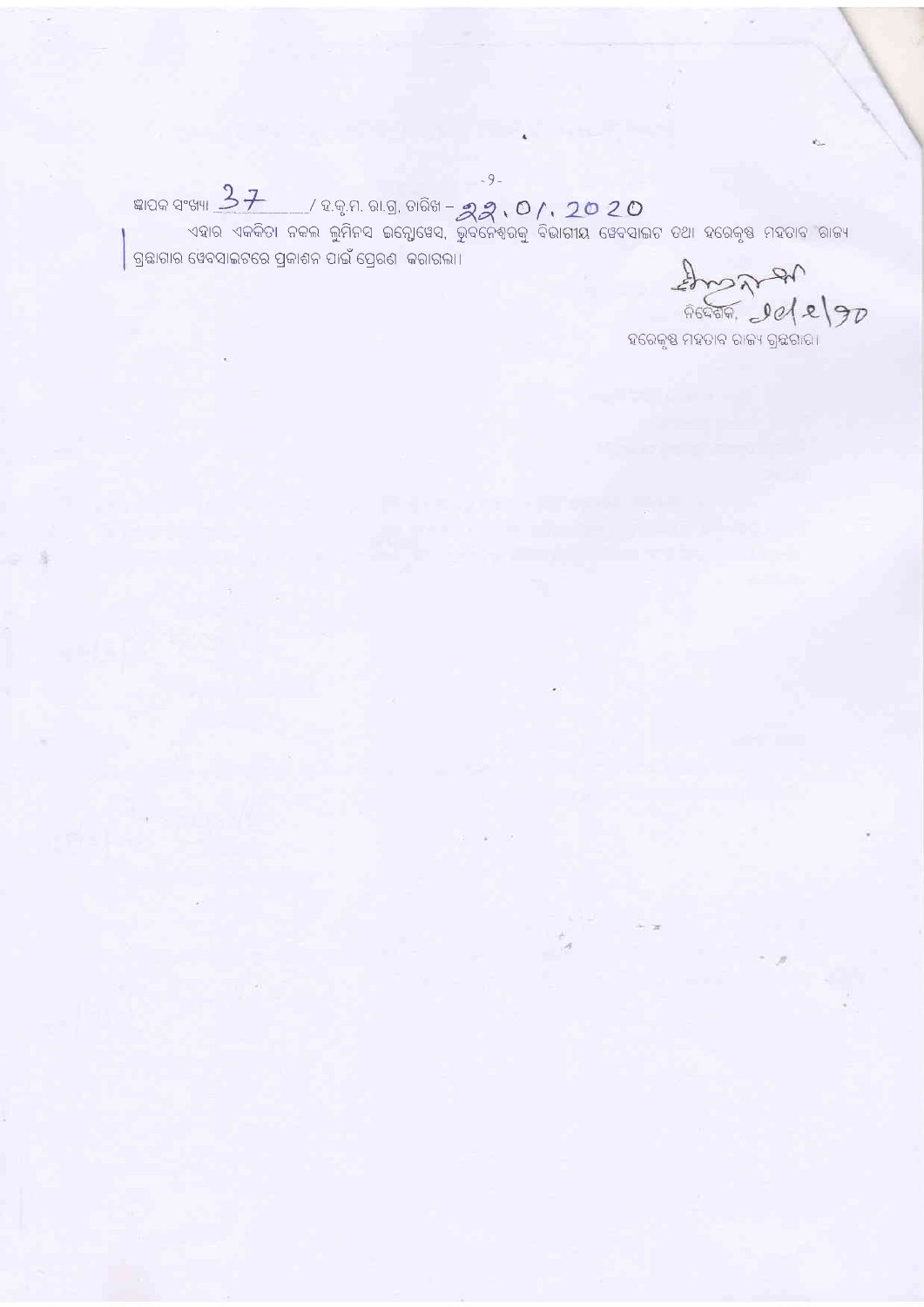## ହରେକୃଷ ମହତାବ ରାଜ୍ୟ ଗ୍ରଛାଗାର ଓ ଜିଲ୍ଲା ପାଠାଗାର ଗୁଡ଼ିକ ନିମନ୍ତେ ପୁତ୍ତକ କ୍ରୟ ପାଇଁ ବିଜ୍ଞାପନ

୨୦୧୯-୨୦ ଆର୍ଥିକ ବର୍ଷ ନିମନ୍ତେ ହରେକୃଷ ମହତାବ ରାଜ୍ୟ ଗ୍ରଛାଗାର ଓ ଜିଲ୍ଲା ପାଠାଗାର ଗୁଡ଼ିକ ପାଇଁ ଆଗ୍ରହୀ ପୁଷକ ପ୍ରକାଶକ /ବିତରକ ଙ୍କ ଠାରୁ ବିଜ୍ଞାପନ ପ୍ରକାଶନର ସାତ ଦିନ । ମଧ୍ୟରେ (ସରକାରୀ ଛୁଟିଦିନ ବ୍ୟତୀତ) ପୂର୍ବାହ୍ନ ୧ ୧ଟା ଠାରୁ ଅପରାହ୍ନ ୪ଟା ମଧ୍ୟରେ । ୨୦୧୯ ବର୍ଷରେ ପ୍ରକାଶିତ ନମୁନା ପୁଷକ ଚୟନ ନିମନ୍ତେ ନିମ୍ନ ଠିକଣାରେ ଗ୍ରହଣ କରାଯିବ । ପ୍ରକାଶକମାନେ ଛାନୀୟ ବିତରକଙ୍କ ମାଧ୍ୟମରେ ନିର୍ଦ୍ଧାରିତ ତାରିଖ ମଧ୍ୟରେ ରାଜ୍ୟ ଗ୍ରାଛାଗାରର ବୈଷୟିକ ସେବା ବିଭାଗରେ ନମୁନା ପୁତ୍ତକ ଦାଖଲ କରିପାରିବେ ଓ ସମ୍ପୃକ୍ତ ବିତରକ ନିର୍ବାଚିତ ପୁଷ୍ତକଗୁଡ଼ିକର ବିଲ ଦେବା ସହିତ ଅନିର୍ବାଚିତ ପୁଷକ ଗୁଡ଼ିକୁ ନିଜ ଖର୍ଚ୍ଚରେ ଫେରାଇ ନେବାକୁ ରାଜ୍ୟ ଗ୍ରନ୍ଥାଗାର ନିର୍ଦ୍ଦେଶକଙ୍କୁ ଲିଖିତ ଭାବରେ ସମ୍ମତି ପ୍ରଦାନ କରିବେ ।

ଡାକ ହାରା କିମ୍ବା ବ୍ୟକ୍ତିଗତ ଭାବେ ଧାର୍ଯ୍ୟ ତାରିଖ ପରେ କୌଣସି ନମୁନା ପୁତ୍ତକ ଗ୍ରହଣ କରାଯିବ ନାହିଁ। ପୁତ୍ତକ ନିର୍ବାଚନ ସମ୍ବନ୍ଧୀୟ ସମୟ ନିଷ୍ପତ୍ତି ପୁୟକ ଚୟନ କମିଟି ଦ୍ୱାରା ନିର୍ଦ୍ଧାରଣ କରାଯିବ ଓ ଏହା ସମୟଙ୍କ ପାଇଁ ବାଧ୍ୟତାମୂଳକ ଅଟେ ।

> ନିର୍ଦ୍ଦେଶକ, ହରେକୃଷ ମହତାବ ରାଜ୍ୟ ଗ୍ରହାଗାର, ୟୁନିଚ୍-୪, ଭୁବନେଶ୍ୱର-୭୫୧୦୦୧।